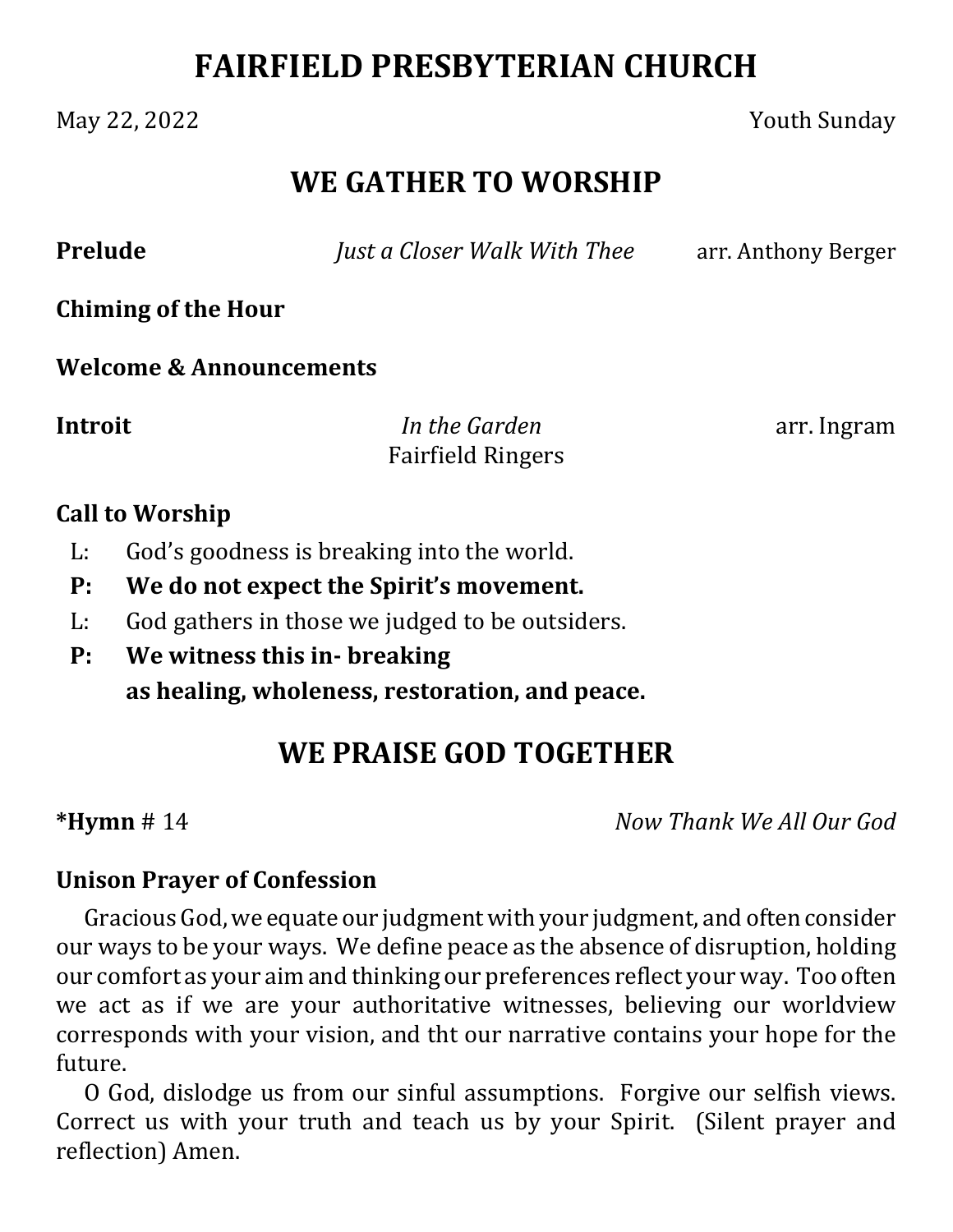### **Words of Assurance**

Leader: Friends, in Jesus Christ our sins are forgiven! **People: Thanks be to God!**

**Gloria Patri** #733 *Glory Be to the Father*

### **Psalter Reading** Psalm 17: 15-24

- L: My mouth will tell of your righteous deeds, of your saving act all day long though I know not how to relate them all.
- **P: I will come and proclaim your mighty acts, Sovereign Lord; I will proclaim your righteous deeds, yours alone.**
- L: Since my youth, God, you have taught me, and to this day I declare your marvelous deeds.
- **P: Even when I am old and gray, do not forsake me, my God, till I declare your power to the next generation, your mighty acts to all who are to come.**
- L: Your righteousness, God, reaches to the heavens, you who have done great things. Who is like you, God?
- **P: Though you have made me see troubles, many and bitter, you will restore my life again; from the depths of the earth you will again bring me up.**
- L: You will increase my honor and comfort me once more.
- **P: I will praise you with the harp for your faithfulness, my God; I will sing praise to you with the lyre, Holy One of Israel.**
- L: My lips will shout for joy when I sing praise to you I whom you have delivered.
- **P: My tongue will tell of your righteous acts all day long, for those who wanted to harm me have been put to shame and confusion.**

**Pastoral Prayer and The Lord's Prayer**

**Time with the Children**